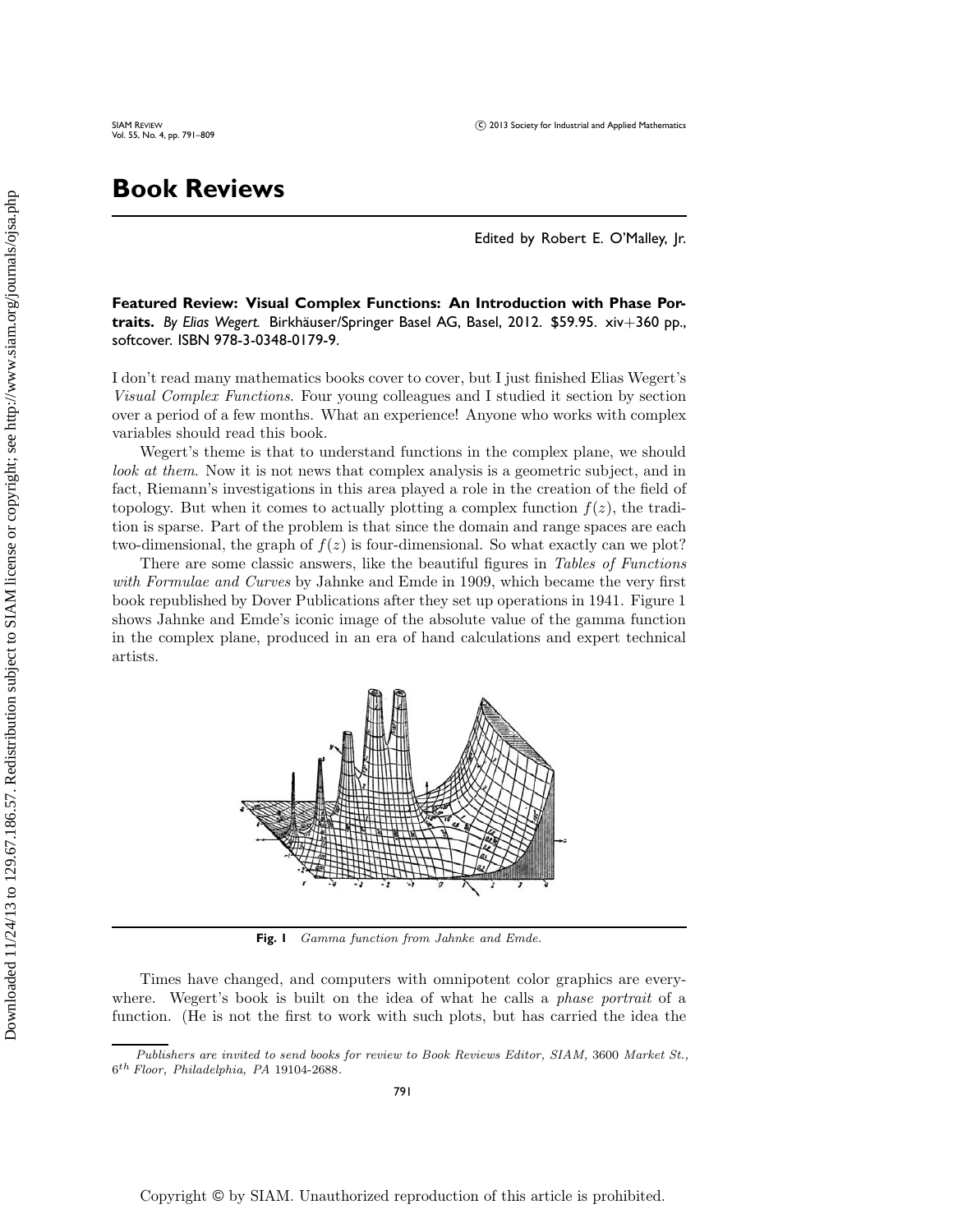

**Fig. 2** Phase portraits of z and  $log(z)$ .

furthest.) This is a 2D plot in which the color at each point  $z$  shows the phase of  $f(z)$ , that is, the number  $\theta$  for which  $f(z) = r \exp(i\theta)$  with  $r > 0$ . To explain the code, Figure 2(left) depicts a phase portrait of  $f(z) = z$ . Red corresponds to values of  $f(z)$  that are positive real, light green to positive imaginary, cyan to negative real, and violet to negative imaginary.

In Figure 2(right), we see the function  $f(z) = \log(z)$ . Note the zero at  $z = 1$ , with the same sequence of colors around it as for  $f(z) = z$  at  $z = 0$ . To the right the color is red, since  $log(z)$  is positive real for  $z > 1$ , and to the left it is cyan, since  $\log(z)$  is negative real for  $0 < z < 1$ . Further left we see the branch cut along  $(-\infty, 0]$ . Above the branch cut, the predominant color is green, indicating a phase in the upper half-plane, and below it is violet, showing a phase in the lower half-plane.

After this warmup we can begin to make sense of more complicated functions, and my colleagues and I soon grew happily skilled at this. Consider, for example, the function f plotted in Figure 3(left). In the upper middle of the frame,  $f$  has a triple zero, that is, a zero of multiplicity 3. One sees this because the colors appear three times in sequence as one traces around the center point, with yellow to the left of red. In the right part of the frame it has a double pole, a pole of multiplicity 2. This is apparent because the colors are traced out twice in the reverse order, with yellow to the right of red. Near the bottom, it has an essential singularity, an isolated point singularity that is not a pole. The function shown in Figure 3(right) is  $f(z) = \exp(1/z)$ , the simplest example of a function with an essential singularity. I remember as a graduate student sensing a deep mystery in Picard's theorem, which asserts that all complex values except possibly one are attained in every neighborhood of an essential singularity. When you study figures like these, Picard's theorem begins to seem less mysterious.

Phase portraits don't show magnitudes directly, but they show them indirectly. We know that if yellow is to the left of red, this signifies a zero, implying that  $|f|$ grows as one moves away from the zero. This happens on the left of the origin in the plot of  $\exp(1/z)$ , indicating the growth of this function there from values near zero as z moves leftward. To the right of the origin, yellow is to the right of red, indicating the decay of the function from values near infinity. Sometimes one might prefer to see the modulus directly, but Wegert makes a compelling case that there is usually more precise information in a phase portrait.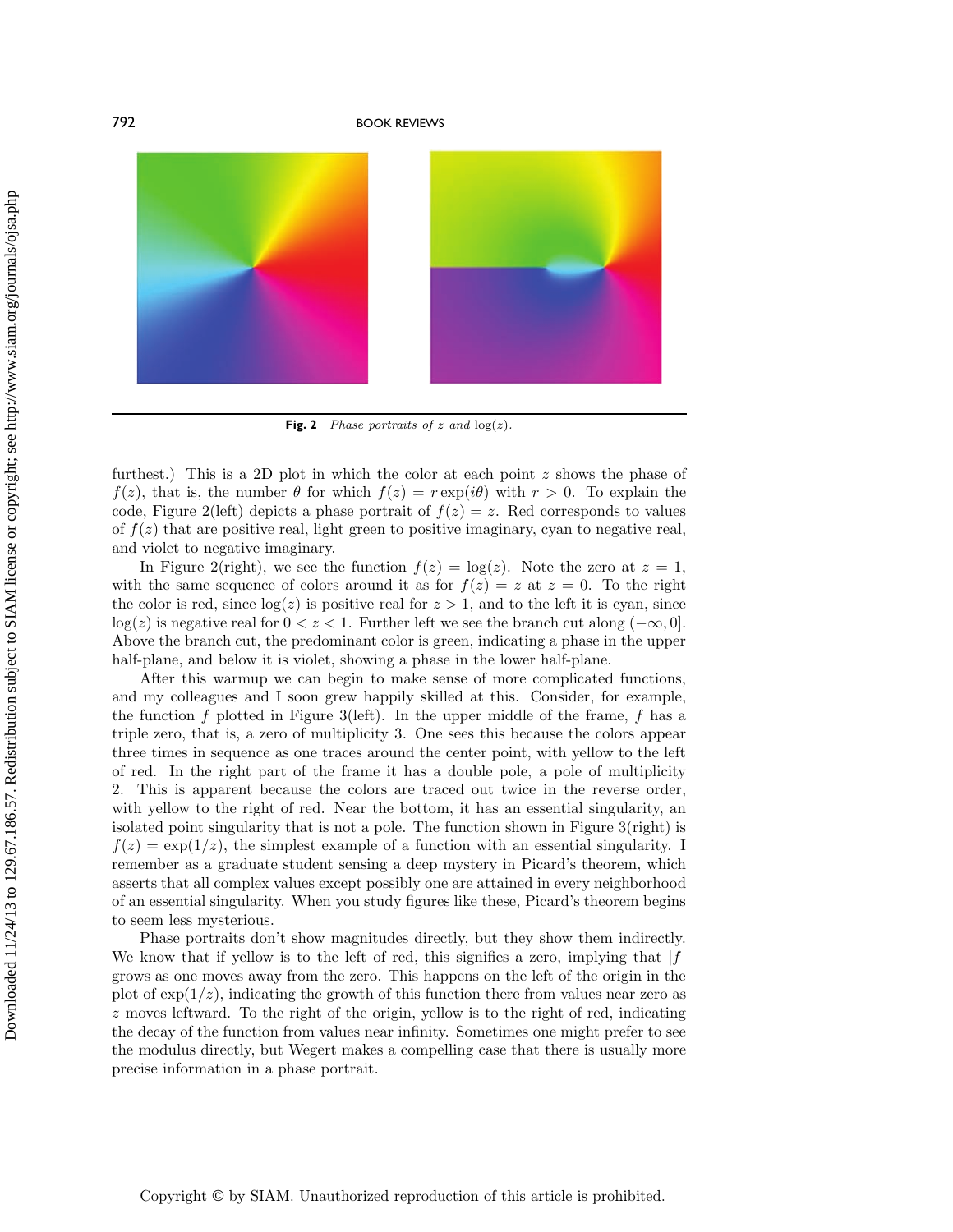

Fig. 3 Poles, zeros, and essential singularities.

In Figure 4(left), we see  $f(z) = \sin(z)$ . (This image is what Wegert calls an "enhanced phase portrait," with additional shading to further mark phase and amplitude.) The  $2\pi$ -periodicity in the complex plane is evident, and one is reminded that  $\sin(z)$  maps half-strips to half-planes. The point  $z = 0$  at the center of the plot, for example, lies at the bottom of a half-strip that maps to the upper half-plane, whose predominant colors are orange, yellow, and green. The experienced eye can also infer from the colors the exponential increase of  $|\sin(z)|$  as one moves away from the real axis, since yellow lies to the left of red in each parallel channel.

The right image in Figure 4 shows the Riemann zeta function  $\zeta(z)$  in the region  $-40 < \text{Re}z < 10, -2 < \text{Im}z < 48.$  Notice that yellow is to the left of red at every rainbow point except one: these are the trivial zeros on the negative real axis and the nontrivial ones with  $\text{Re}z = \frac{1}{2}$ . The exceptional point has yellow to the right of red, and this is the simple pole of  $\zeta(z)$  at  $z = 1$ . In the left half-plane we see exponential growth in modulus as one moves leftward, since yellow again lies to the left of red in each channel.



**Fig. 4** sin(z) and  $\zeta(z)$ .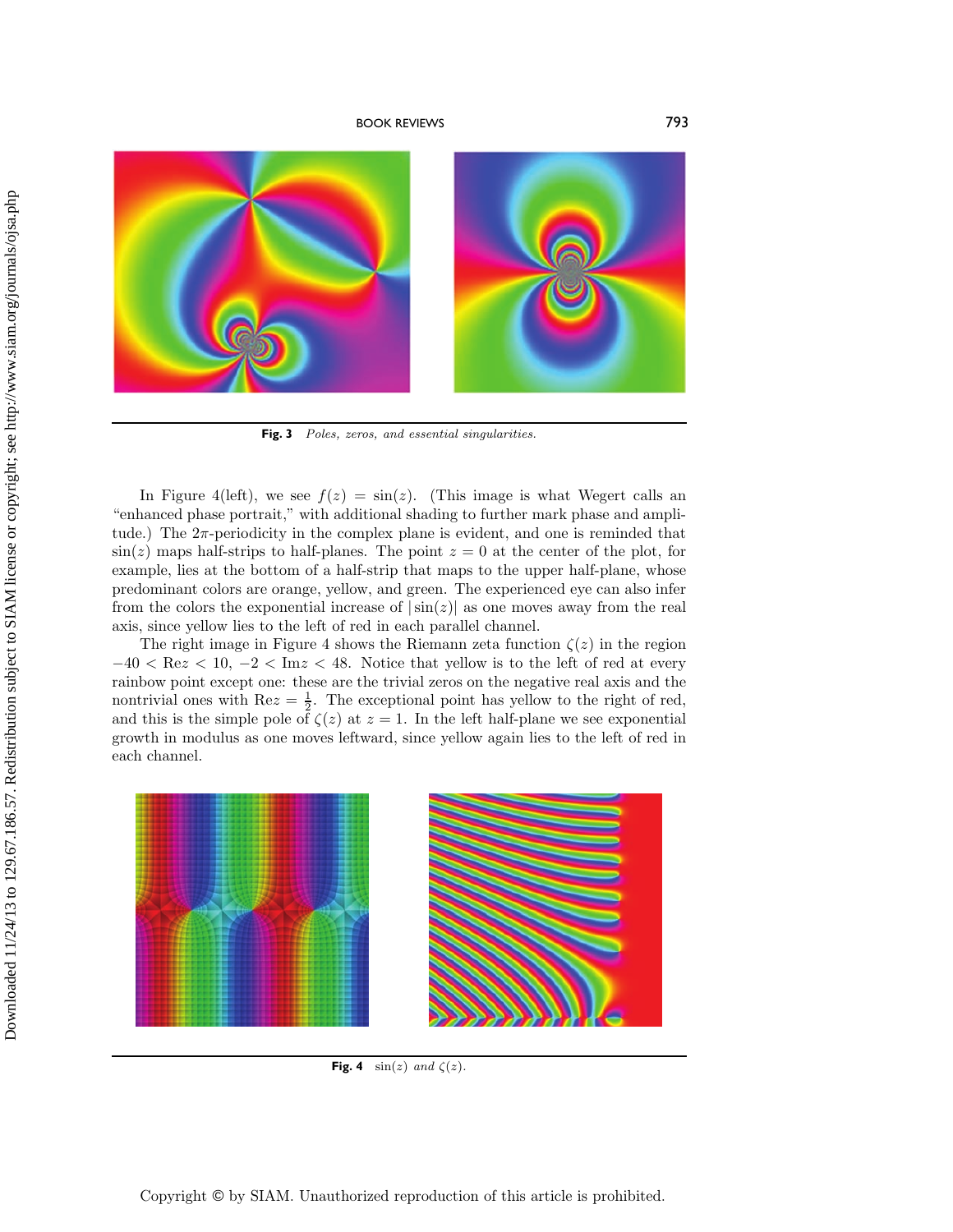Portraits like these can give added depth to our understanding of many of the functions that have been studied by mathematicians in the past 200 years. Some of the functions explored in Wegert's book, at his Phase Plot Gallery at www.visual.wegert. com, and in his annual calendars of "Complex Beauties" coauthored with Gunter Semmler, include Bessel, Neumann, and Airy functions; theta, Bernoulli, and Painlevé functions; Fresnel integrals, elliptic functions, and continued fractions.

But Wegert's purpose is more than just the exploration of particular functions, for phase portraits can teach us fundamental principles of complex analysis. The two images shown in Figure 5 explore the idea of multivaluedness, on the left by following a chain of function elements twice around a square root singularity, and on the right with a 3D plot of the Riemann surface for the cube root. If you circle around twice on the left, or three times on the right, you return to your starting color.



**Fig. 5** Multivalued functions  $z^{1/2}$  and  $z^{1/3}$ .

The plot in Figure 6(left) shows an analytic function f in the unit disk with a countably infinite set of zeros lying along a curve that spirals out to the unit circle. This picture makes it easy to understand that the circle is a natural boundary for this function, meaning that  $f$  cannot be analytically continued anywhere outside. This function happens to be an infinite Blaschke product, with constant modulus



**Fig. 6** Blaschke products in the disk and on the Riemann sphere.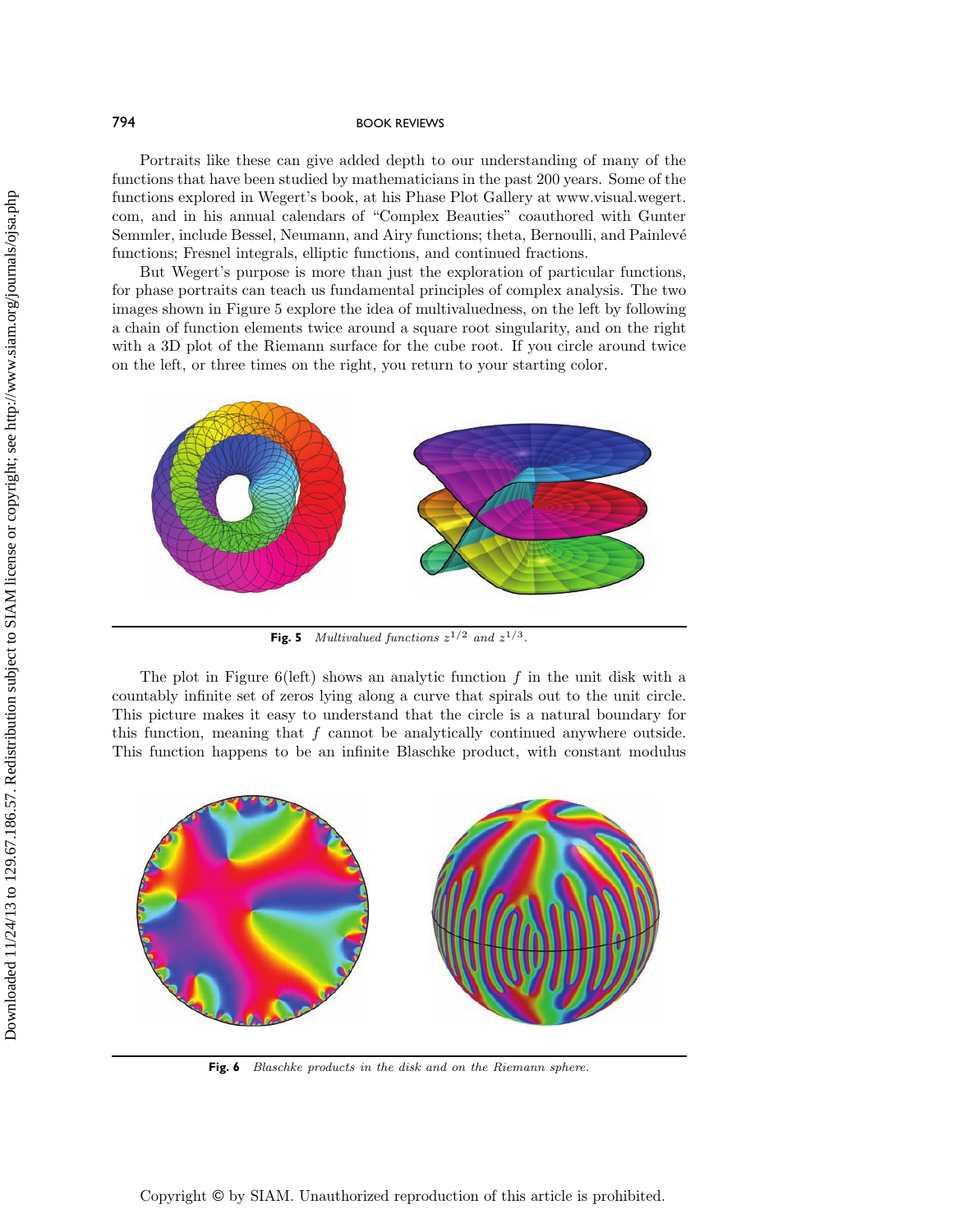in the limit as  $|z| \to 1$ , as is reflected in the color boundaries meeting the circle at right angles. In Figure 6(right), a simpler Blaschke product is shown, a finite one, analytically continuable to a meromorphic function on the whole Riemann sphere, i.e., a rational function. One sees an elegant symmetry of zeros in one hemisphere, poles symmetrically located in the other.

Phase portraits reveal fascinating properties of Taylor series as they converge to analytic functions. In Figure 7(left),  $f(z)$  is the degree 60 Taylor polynomial for  $1/(1-z)$ . Inside the unit circle, the series closely represents the limit function, but outside it becomes a circus tent growing at the rate  $|z|^{60}$  (yellow to the left of red in each channel). The transition from one behavior to the other is marked by a line of zeros that converges to the circle of convergence; this is *Jentzsch's theorem*. In Figure 7(right), the middle of the image looks like  $\exp(z)$ : the stripes are  $2\pi i$ -periodic and the growth is exactly exponential as one moves to the right, since the stripes are parallel with yellow to the left of red. Outside a certain curve of zeros, however, the behavior changes completely, and in fact, what is plotted here is not  $\exp(z)$  but its Taylor polynomial of degree 60. Since  $exp(z)$  is entire, Jentzsch's theorem is inapplicable, and the curve in question moves out to  $\infty$  as the degree increases. This curve was analyzed by Szegő and later generalized for Padé rational approximations of  $\exp(z)$  by Saff and Varga.



**Fig. 7** Taylor polynomials of  $1/(1-z)$  and  $exp(z)$ .

One of the central techniques of complex variables is the construction of functions via Cauchy integrals. For example, suppose we consider a Cauchy integral defined by integrating the constant function 1 over the unit interval  $[-1, 1]$ . The resulting function  $f(z)$ , plotted in Figure 8(left), is a branch of log( $(z-1)/(z+1)/2\pi i$  with a branch cut along  $[-1, 1]$ ; the Plemelj–Sokhotsky jump relation tells us that f jumps by exactly 1 across the interval. What if the same function 1 is used along a different contour? We get a less standard branch of  $\log((z-1)/(z+1))/2\pi i$ , as shown in Figure 8(right). Until I saw such pictures, Cauchy integrals never seemed so simple.

For a numerical analyst like me, these ideas become especially intriguing when Cauchy integrals are combined with discretization. The plot shown in Figure 9(left) shows a certain Cauchy integral approximated by the 200-point trapezoid rule over a contour that winds around twice. The resulting function  $f(z)$  is a rational approximation to the function defined by the exact Cauchy integral, with 200 poles along the contour and corresponding zeros lining up nearby outside. In Figure 9(right),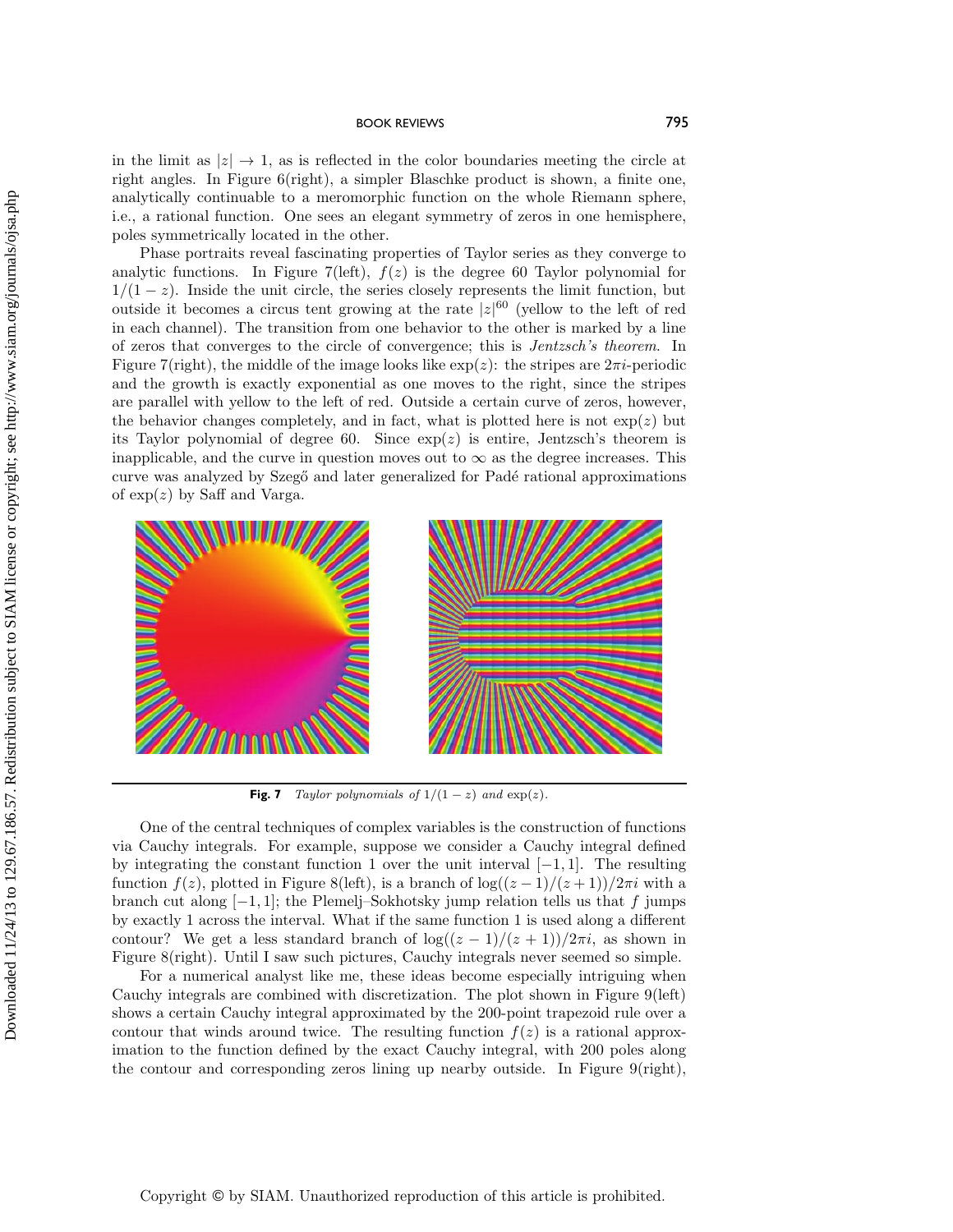

**Fig. 8** Two branches of  $\log((z-1)/(z+1))/2\pi i$ .



**Fig. 9** Discretized Cauchy integrals.

the number of quadrature points has increased to 800, and the pole-zero pairs have come closer together. In the limit they define a layer potential of the kind familiar in the field of integral equations, and pictures like these reveal connections between integral equations, complex variables, quadrature theory, rational functions, potential theory, digital filtering, the theory of hyperfunctions, ... it is hard to know where to terminate the list!

*Visual Complex Functions* is a beautiful and careful presentation of an entire advanced introduction to complex analysis based on phase portraits and, where appropriate, other kinds of computer-generated pictures. The book is mathematically complete, with theorems and proofs as well as pictures. It treats series, products, singularities, analytic continuation, conformal mapping, Riemann surfaces, and many other topics always from a fresh and compelling point of view. My understanding of many ideas and phenomena deepened through reading this book.

Although Wegert's aim was to produce a volume that could be used as a main or companion text for an introductory course, my colleagues and I felt that this aim is not realized. It is hard to imagine learning complex variables for the first time with this book, for the treatment—however enlightening and exciting—is just too idiosyncratic.